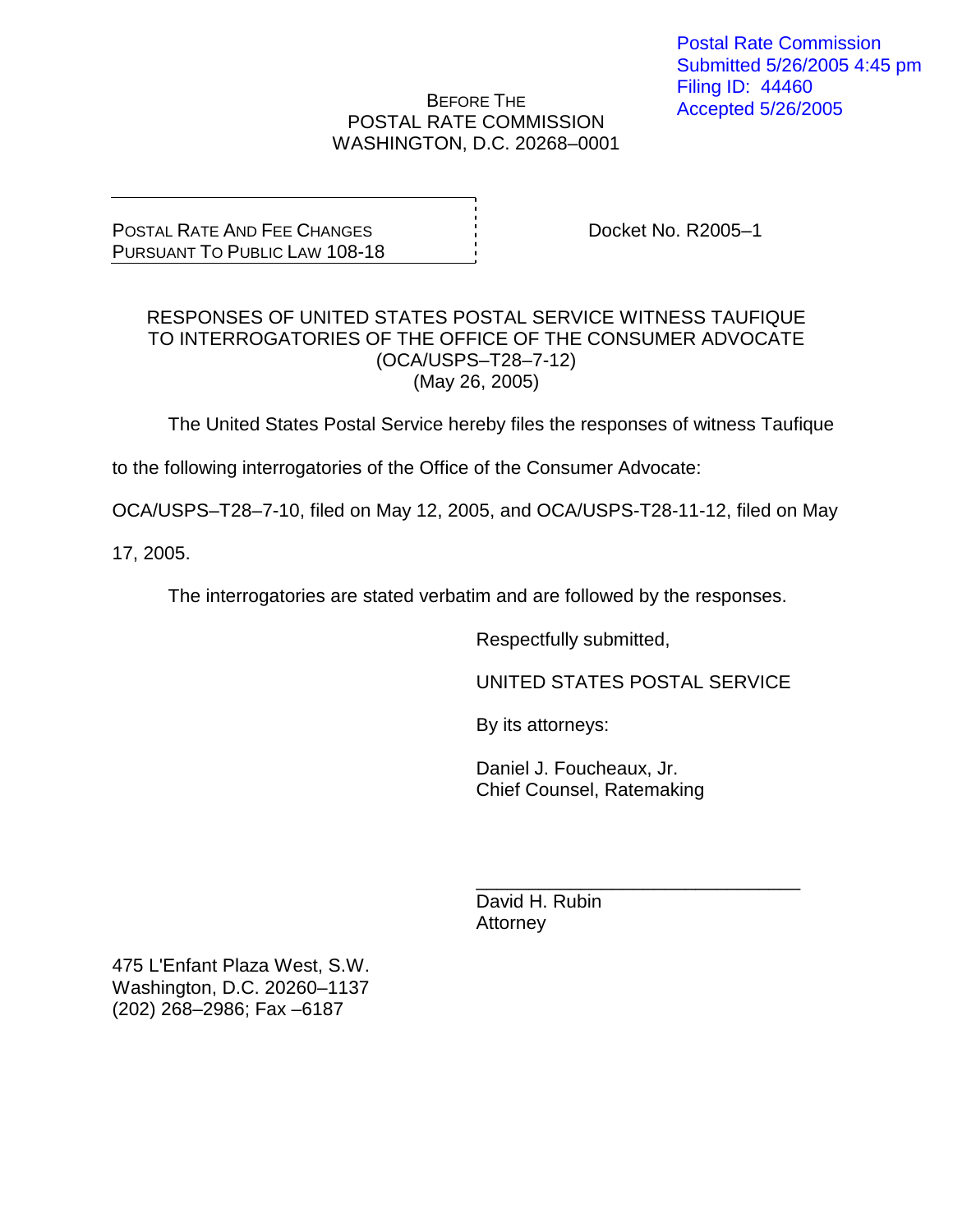**OCA/USPS-T28-7.** Please refer to USPS-LR-K-115, worksheet "SS-28 Registered Mail," and cell "AA20," which shows for FY 2004 "Domestic Fees" of \$52,794,628. Please confirm that for FY 2004 Domestic Fees from Registered Mail transactions, excluding Handling Charges, with and without insurance should be \$52,794,754, as shown in the table below. If you do not confirm, please explain and show all calculations reconciling the difference.

|                                        |        |                                 | <b>REGISTRY MAIL</b>               |                       |              |                        |
|----------------------------------------|--------|---------------------------------|------------------------------------|-----------------------|--------------|------------------------|
|                                        |        |                                 | <b>GOVERNMENT FISCAL YEAR 2004</b> |                       |              |                        |
|                                        |        |                                 |                                    |                       |              |                        |
|                                        |        |                                 |                                    |                       |              |                        |
| Value Up To                            |        | <b>Without Postal Insurance</b> |                                    | With Postal Insurance |              |                        |
|                                        |        |                                 |                                    |                       |              |                        |
| Domestic                               | Fee    | <b>Transactions</b>             | Revenue                            | Fee                   | Transactions | Revenue                |
|                                        |        |                                 |                                    |                       |              |                        |
| \$100                                  | \$7.50 | 1,659,547                       | \$12,446,604                       | \$8.00                | 398,244      | \$3,185,954            |
| 500                                    |        |                                 |                                    | \$8.85                | 506,413      | \$4,481,759            |
| 1,000                                  |        |                                 |                                    | \$9.70                | 412,720      | \$4,003,385            |
| 2,000                                  |        |                                 |                                    | \$10.55               | 527,119      | \$5,561,108            |
| 3,000                                  |        |                                 |                                    | \$11.40               | 292,745      | \$3,337,296            |
| 4,000                                  |        |                                 |                                    | \$12.25               | 168,698      | \$2,066,549            |
| 5,000                                  |        |                                 |                                    | \$13.10               | 260,884      | \$3,417,579            |
| 6,000                                  |        |                                 |                                    | \$13.95               | 127,123      | \$1,773,363            |
| 7,000                                  |        |                                 |                                    | \$14.80               | 49,217       | \$728,404              |
| 8,000                                  |        |                                 |                                    | \$15.65               | 50,380       | \$788,443              |
| 9,000                                  |        |                                 |                                    | \$16.50               | 54,256       | \$895,227              |
| 10,000                                 |        |                                 |                                    | \$17.35               | 62,602       | $\overline{1,086,146}$ |
| 11,000                                 |        |                                 |                                    | \$18.20               | 29,719       | \$540,893              |
| 12,000                                 |        |                                 |                                    | \$19.05               | 31,972       | \$609,063              |
| 13,000                                 |        |                                 |                                    | \$19.90               | 19,754       | \$393,101              |
| 14,000                                 |        |                                 |                                    | \$20.75               | 11,381       | \$236,151              |
| 15,000                                 |        |                                 |                                    | \$21.60               | 35,344       | \$763,436              |
| 16,000                                 |        |                                 |                                    | \$22.45               | 9,707        | \$217,915              |
| 17,000                                 |        |                                 |                                    | \$23.30               | 8,606        | \$200,516              |
| 18,000                                 |        |                                 |                                    | \$24.15               | 19,771       | \$477,470              |
| 19,000                                 |        |                                 |                                    | \$25.00               | 7,394        | \$184,843              |
| 20,000                                 |        |                                 |                                    | \$25.85               | 61,474       | \$1,589,110            |
| 21,000                                 |        |                                 |                                    | \$26.70               | 3,470        | \$92,659               |
| 22,000                                 |        |                                 |                                    | \$27.55               | 8,349        | \$230,022              |
| 23,000                                 |        |                                 |                                    | \$28.40               | 3,141        | \$89,208               |
| 24,000                                 |        |                                 |                                    | \$29.25               | 9,907        | \$289,791              |
| 25,000                                 |        |                                 |                                    | \$30.10               | 103,281      | \$3,108,762            |
|                                        |        |                                 |                                    |                       |              |                        |
|                                        |        | 1,659,547                       | \$12,446,604                       |                       | 3,273,672    | \$40,348,150           |
|                                        |        |                                 |                                    |                       |              |                        |
| TOTAL TRANSACTIONS W AND W/O INSURANCE |        |                                 |                                    |                       | 4,933,219    |                        |
| TOTAL DOMESTIC FEE REVENUE             |        |                                 |                                    |                       |              | \$52,794,754           |

## **RESPONSE:**

Not confirmed. The calculations in the table, with respect to multiplication of the fee by

the respective volume to arrive at the associated revenue, appear to be correct.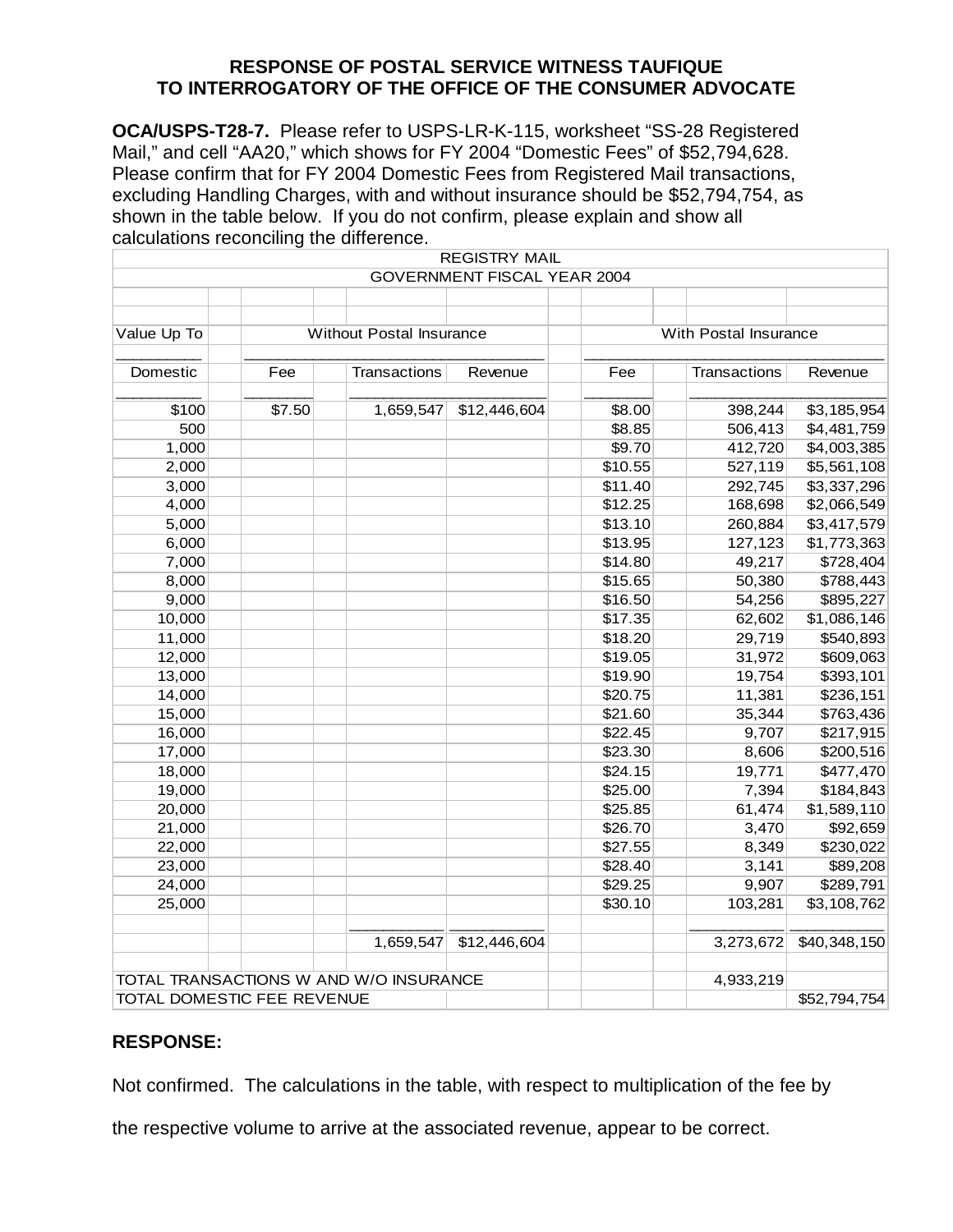OCA/USPS-T28-7, Page 2 of 2

However, the revenues used in the billing determinants are aggregates from the special reports that are derived from the Revenue, Pieces, and Weight Adjustment Report System. These revenues often do not exactly match revenues computed by multiplying volumes by rates or fees.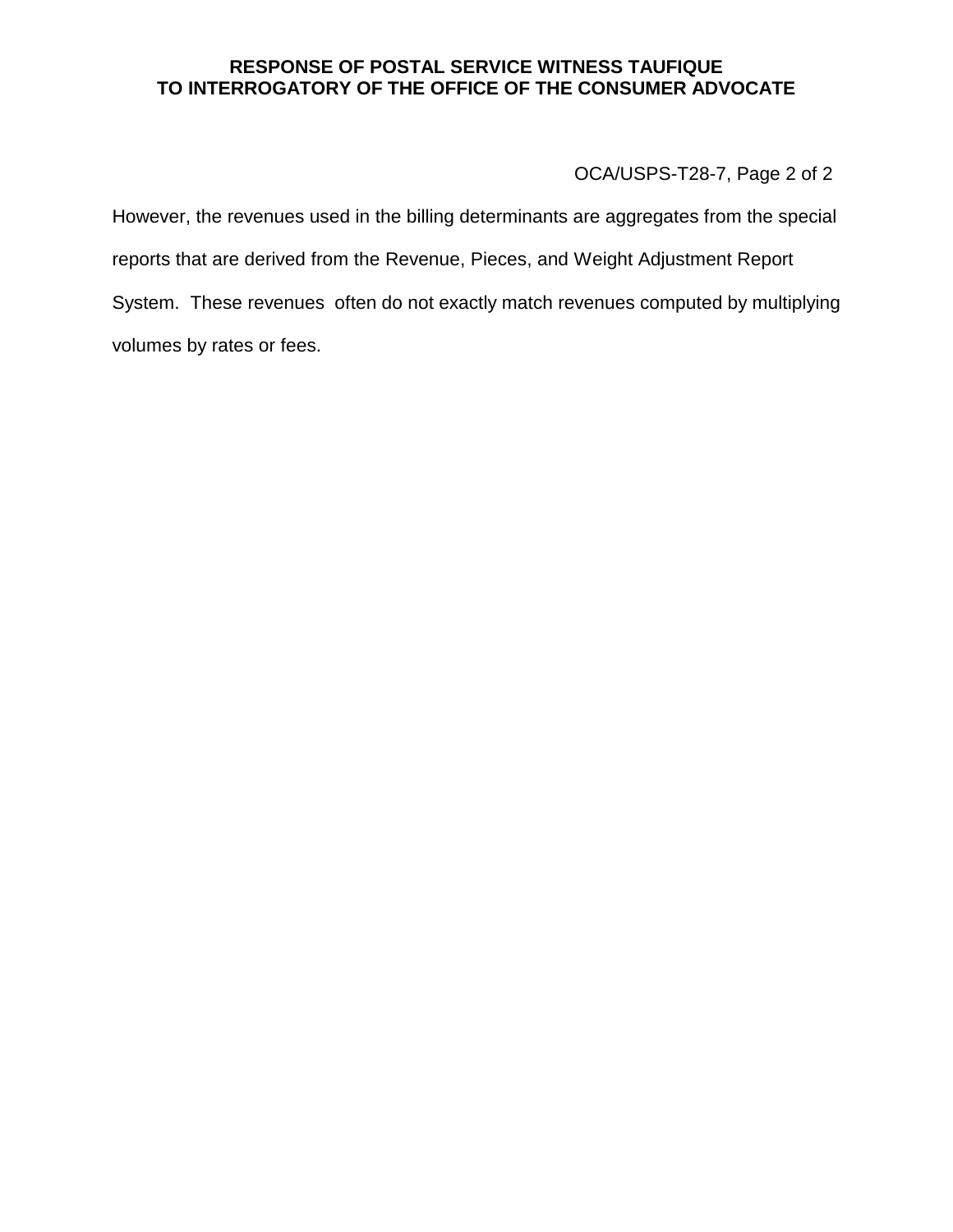**OCA/USPS-T28-8.** Please refer to USPS-LR-K-115, and the worksheet "SS-28 Registered Mail."

- a. For Fiscal Year (FY) 2001, 2002, and 2003, please provide for Registered Mail the number of transactions covered by postal insurance at each level of value.
- b. For FY 2001, 2002, and 2003, please provide for Registered Mail the number of transactions not covered by postal insurance.
- c. For FY 2001, 2002, and 2003, please provide for Registered Mail the number of handling charges.

# **RESPONSE:**

a-c. See table below.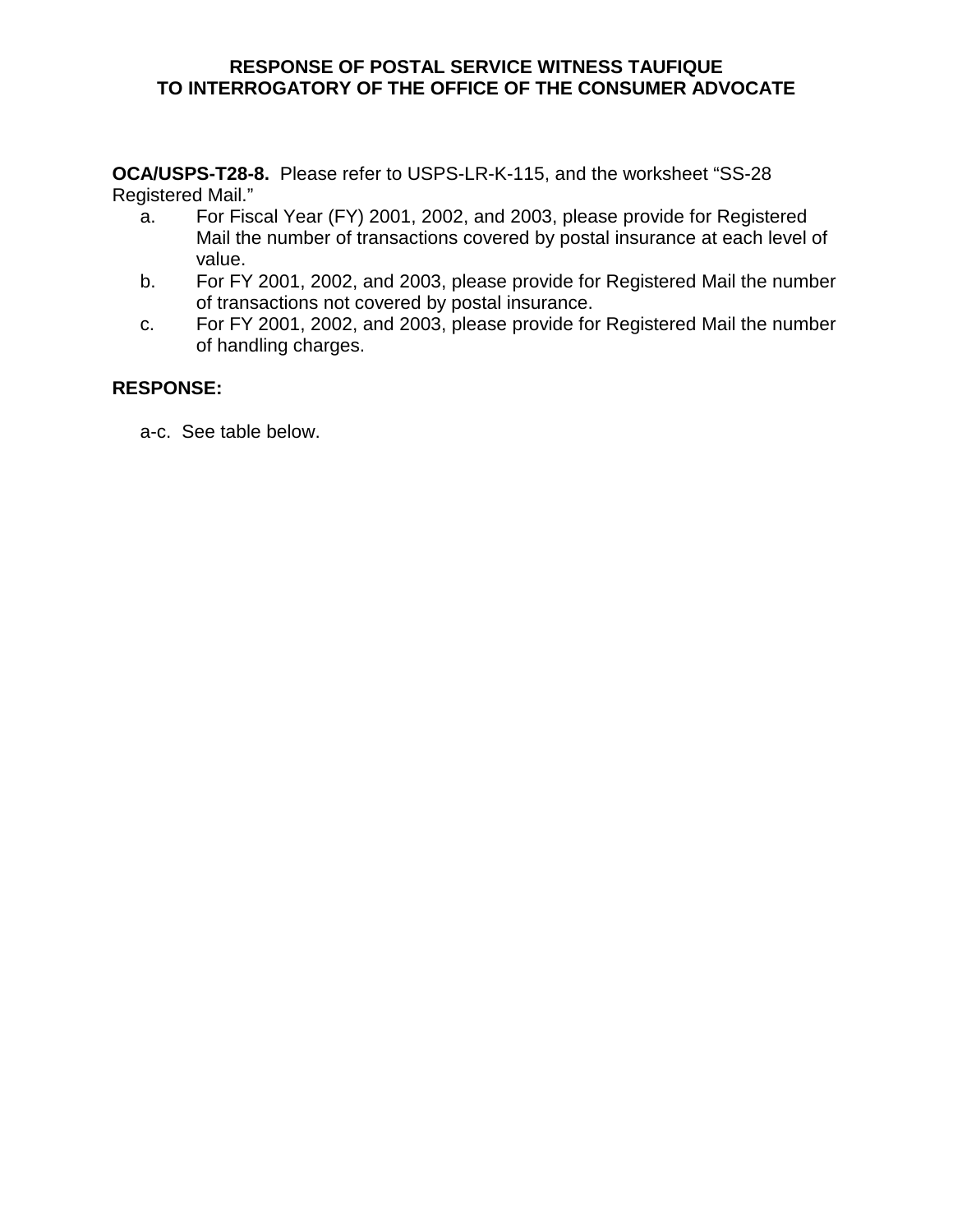OCA/USPS-T28-8, Page 2 of 2

# **Registered Mail Transactions by Value Level, FY 2001 to 2003 (Source: Billing Determinants)**

|                          | Transactions |           |           |  |  |
|--------------------------|--------------|-----------|-----------|--|--|
|                          | 2001         | 2002      | 2003      |  |  |
| <b>Without Insurance</b> |              |           |           |  |  |
| No Value                 | 2,375,278    | 2,120,828 | 1,754,784 |  |  |
| <b>With Insurance -</b>  |              |           |           |  |  |
| <b>Value Up To</b>       |              |           |           |  |  |
| \$100                    | 713,493      | 441,771   | 402,504   |  |  |
| 500                      | 1,133,735    | 820,183   | 599,168   |  |  |
| 1,000                    | 871,551      | 639,778   | 597,042   |  |  |
| 2,000                    | 690,531      | 579,208   | 499,253   |  |  |
| 3,000                    | 410,428      | 367,304   | 378,113   |  |  |
| 4,000                    | 251,628      | 167,679   | 226,410   |  |  |
| 5,000                    | 306,231      | 176,382   | 161,262   |  |  |
| 6,000                    | 123,062      | 144,714   | 117,535   |  |  |
| 7,000                    | 83,816       | 93,906    | 71,255    |  |  |
| 8,000                    | 102,363      | 69,255    | 63,668    |  |  |
| 9,000                    | 61,117       | 45,702    | 40,244    |  |  |
| 10,000                   | 132,604      | 89,637    | 119,212   |  |  |
| 11,000                   | 50,125       | 43,996    | 47,077    |  |  |
| 12,000                   | 46,719       | 33,205    | 21,610    |  |  |
| 13,000                   | 25,292       | 43,834    | 23,632    |  |  |
| 14,000                   | 34,212       | 26,739    | 14,974    |  |  |
| 15,000                   | 54,261       | 42,730    | 37,845    |  |  |
| 16,000                   | 19,653       | 19,192    | 21,331    |  |  |
| 17,000                   | 17,701       | 10,050    | 16,254    |  |  |
| 18,000                   | 14,536       | 18,030    | 17,416    |  |  |
| 19,000                   | 14,203       | 18,145    | 17,721    |  |  |
| 20,000                   | 41,615       | 31,673    | 41,867    |  |  |
| 21,000                   | 12,877       | 6,910     | 8,150     |  |  |
| 22,000                   | 18,714       | 18,884    | 10,307    |  |  |
| 23,000                   | 8,440        | 10,027    | 11,578    |  |  |
| 24,000                   | 18,691       | 14,258    | 11,433    |  |  |
| 25,000                   | 93,939       | 91,674    | 74,316    |  |  |
| <b>Sub Total</b>         | 7,726,815    | 6,185,694 | 5,405,958 |  |  |
| <b>Handling Charges</b>  | 96,123       | 91,068    | 81,191    |  |  |
| Total                    | 7,822,938    | 6,276,762 | 5,487,150 |  |  |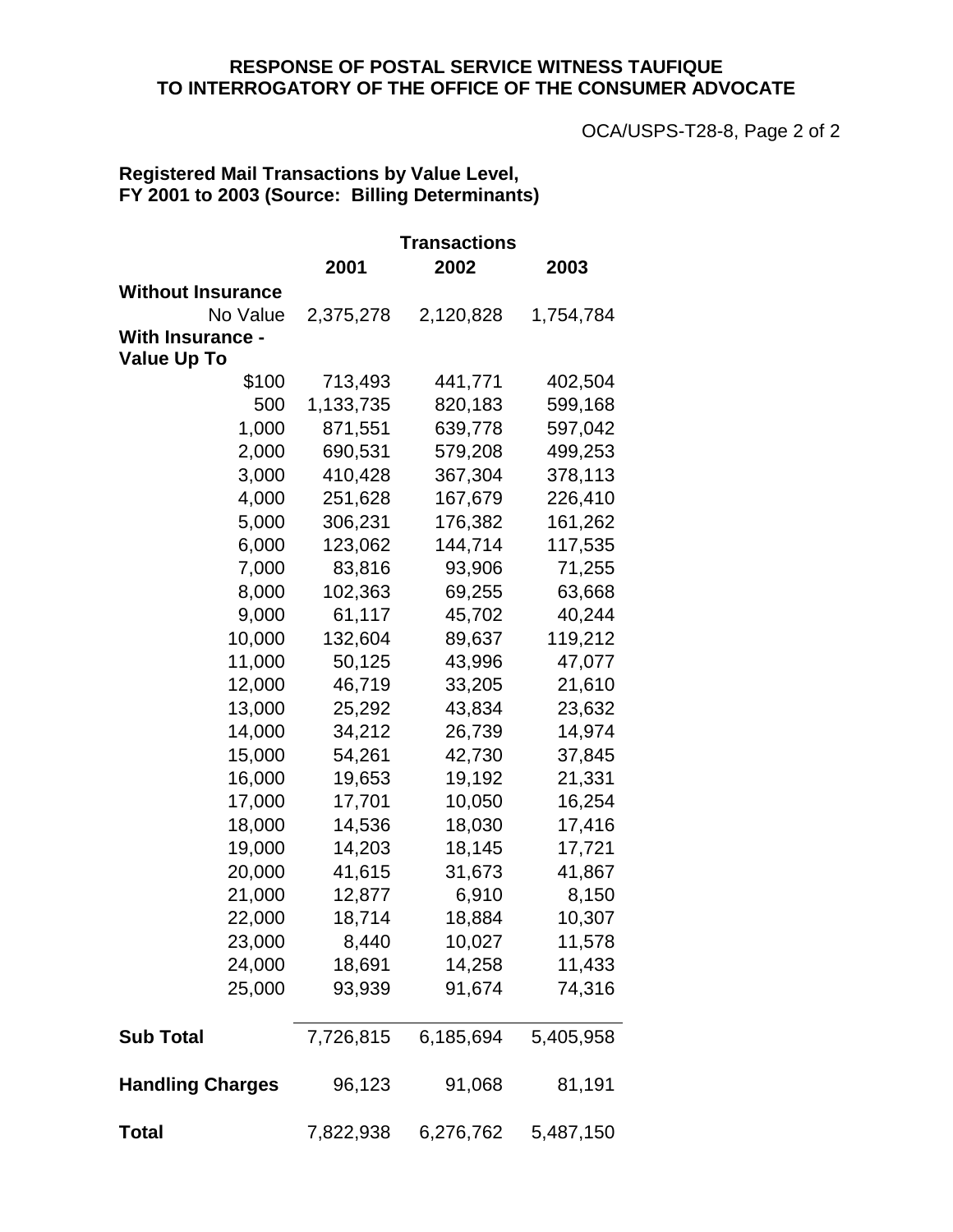**OCA/USPS-T28-9.** Please refer to USPS-LR-K-115, worksheet "SS-28 Registered Mail," and cell "AA21," which shows for FY 2004 "Handling Charges" of \$3,765,085. Please show all calculations used to derive Handling Charges, and provide sources for all figures.

# **RESPONSE:**

The Handling Charges revenue and volume are presented in the Billing Determinants,

USPS-LR-K-77, page K-6. The revenue and volume is derived from a special report

produced using data from the Revenue, Pieces and Weight Adjustment Report System.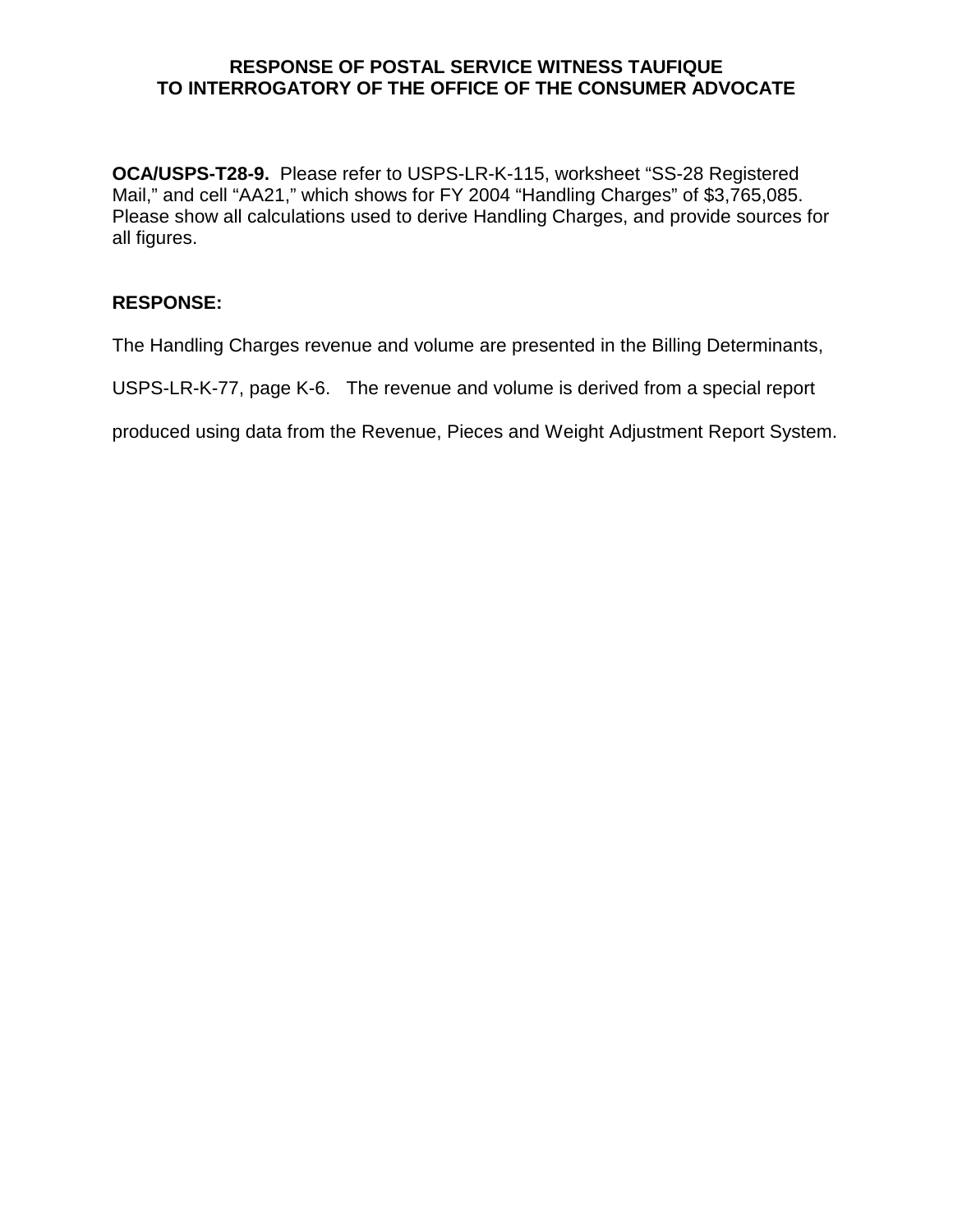**OCA/USPS-T28-10.** Please refer to USPS-LR-K-115, worksheet "SS-28 Registered Mail," and cells "AH19" and "AH21," which shows TYBR and TYAR volume forecasts of 3.990 and 3.738, respectively. Please provide a source for these volume forecasts.

#### **RESPONSE:**

The source for the TYBR and TYAR volume forecasts are Exhibit USPS-7A, pages 4

and 7, respectively.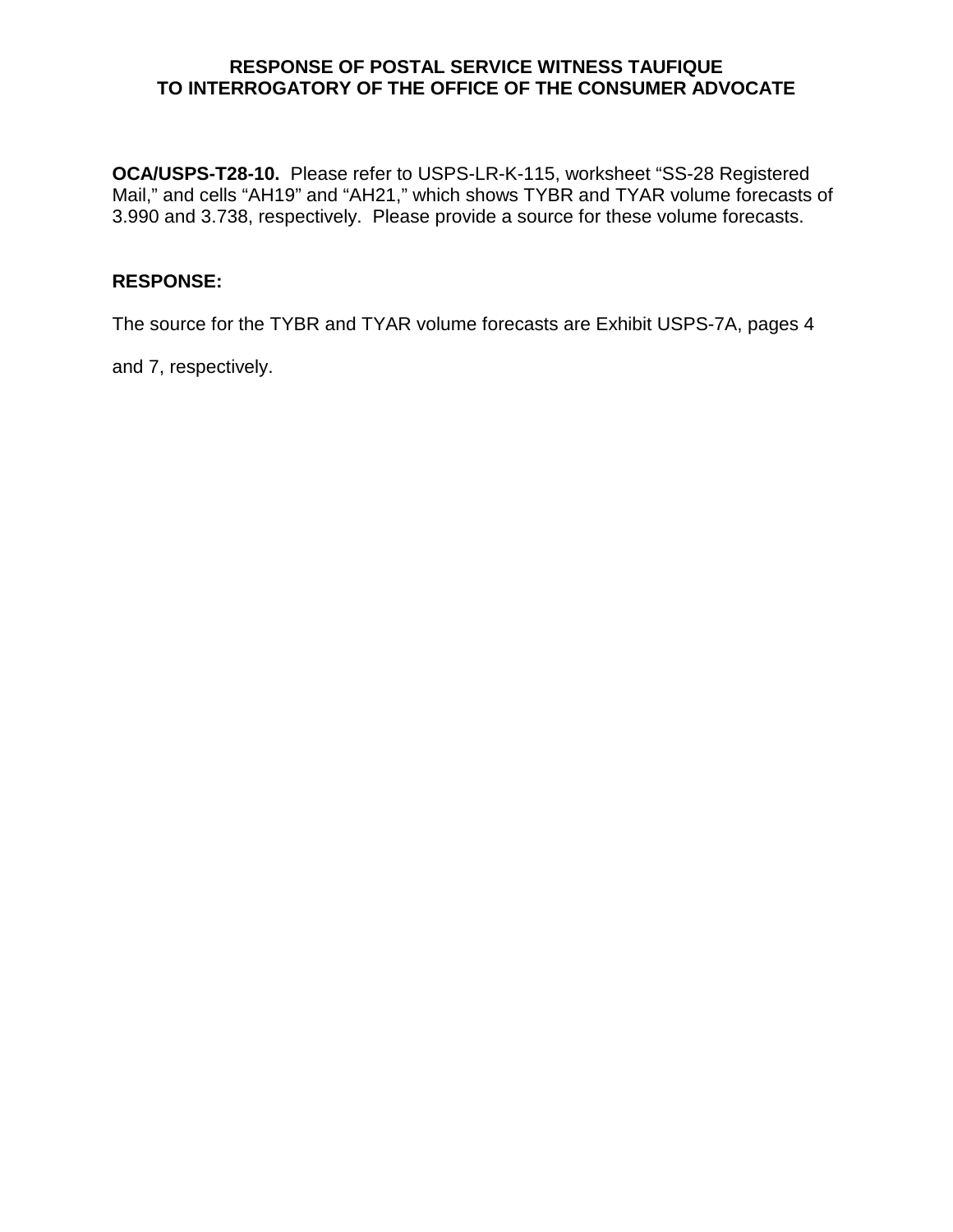**OCA/USPS-T28-11.** Please refer to USPS-LR-K-115, and the worksheet "SS-28 Registered Mail." Please provide the TYBR and TYAR estimate of the number of Registered Mail pieces representing internal use by the Postal Service.

## **RESPONSE:**

Based on the volume forecast data for Registered Mail, the estimate for Postal Service

use of Registered Mail would be 9,799,793 pieces for TYBR and 9,180,858 pieces for

TYAR.